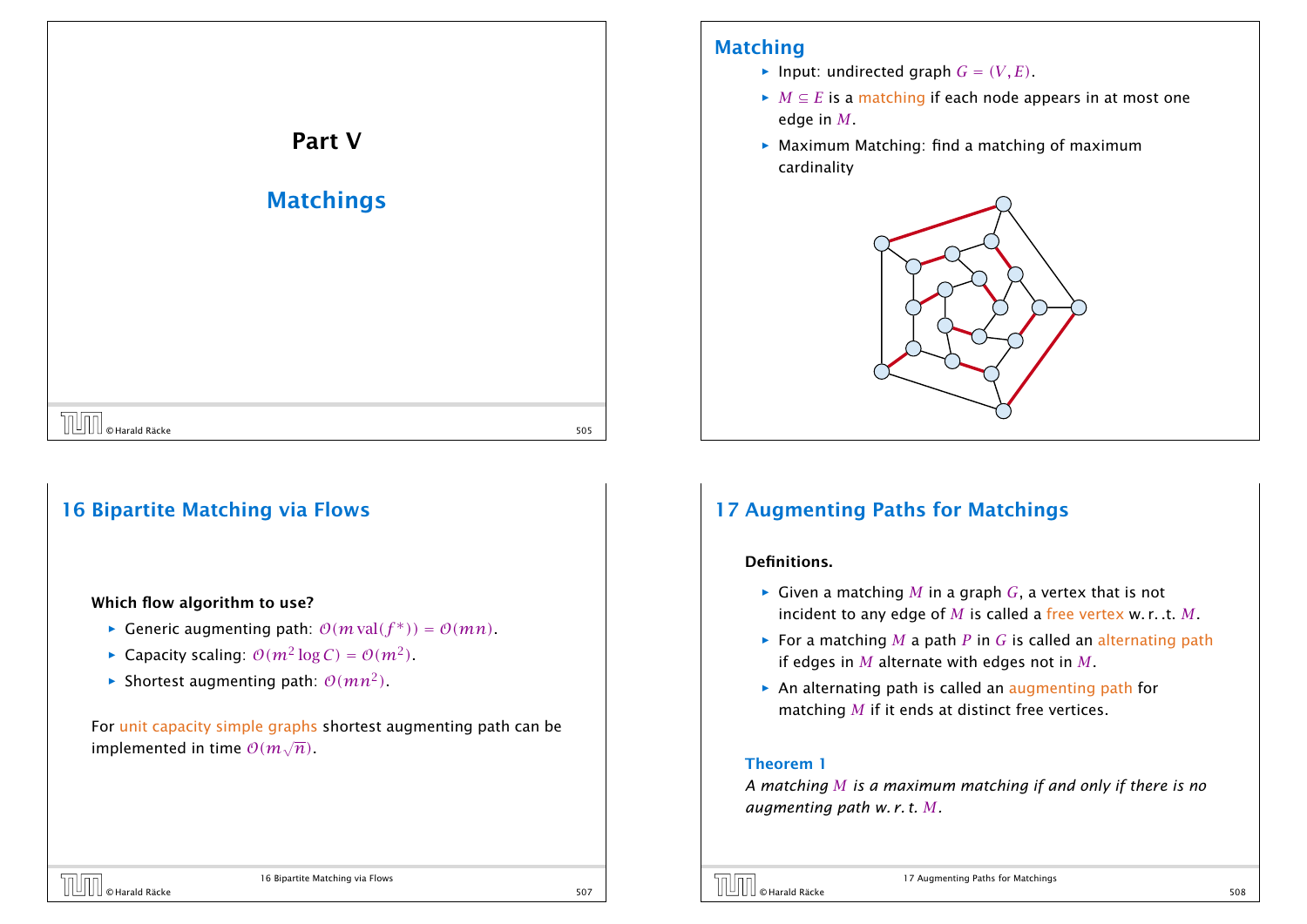## Augmenting Paths in Action



# 17 Augmenting Paths for Matchings

#### Proof.

- ⇒ If *M* is maximum there is no augmenting path *P*, because we could switch matching and non-matching edges along *P*. This gives matching  $M' = M \oplus P$  with larger cardinality.
- $\Leftarrow$  Suppose there is a matching M' with larger cardinality. Consider the graph *H* with edge-set  $M' \oplus M$  (i.e., only edges that are in either  $M$  or  $M'$  but not in both).

Each vertex can be incident to at most two edges (one from  $M$  and one from  $M'$ ). Hence, the connected components are alternating cycles or alternating path.

As  $|M'| > |M|$  there is one connected component that is a path *P* for which both endpoints are incident to edges from  $M'$  .  $P$  is an alternating path.

# © Harald Räcke 510

17 Augmenting Paths for Matchings

## Augmenting Paths in Action



# 17 Augmenting Paths for Matchings

#### Algorithmic idea:

As long as you find an augmenting path augment your matching using this path. When you arrive at a matching for which no augmenting path exists you have a maximum matching.

#### Theorem 2

*Let G be a graph, M a matching in G, and let u be a free vertex w.r.t. M. Further let P denote an augmenting path w.r.t. M and let*  $M' = M \oplus P$  *denote the matching resulting from augmenting M with P. If there was no augmenting path starting at u in M then there is no augmenting path starting at*  $u$  *in*  $M'$ *.* 

The above theorem allows for an easier implementation of an augmenting path algorithm. Once we checked for augmenting paths starting from *u* we don't have to check for such paths in future rounds.

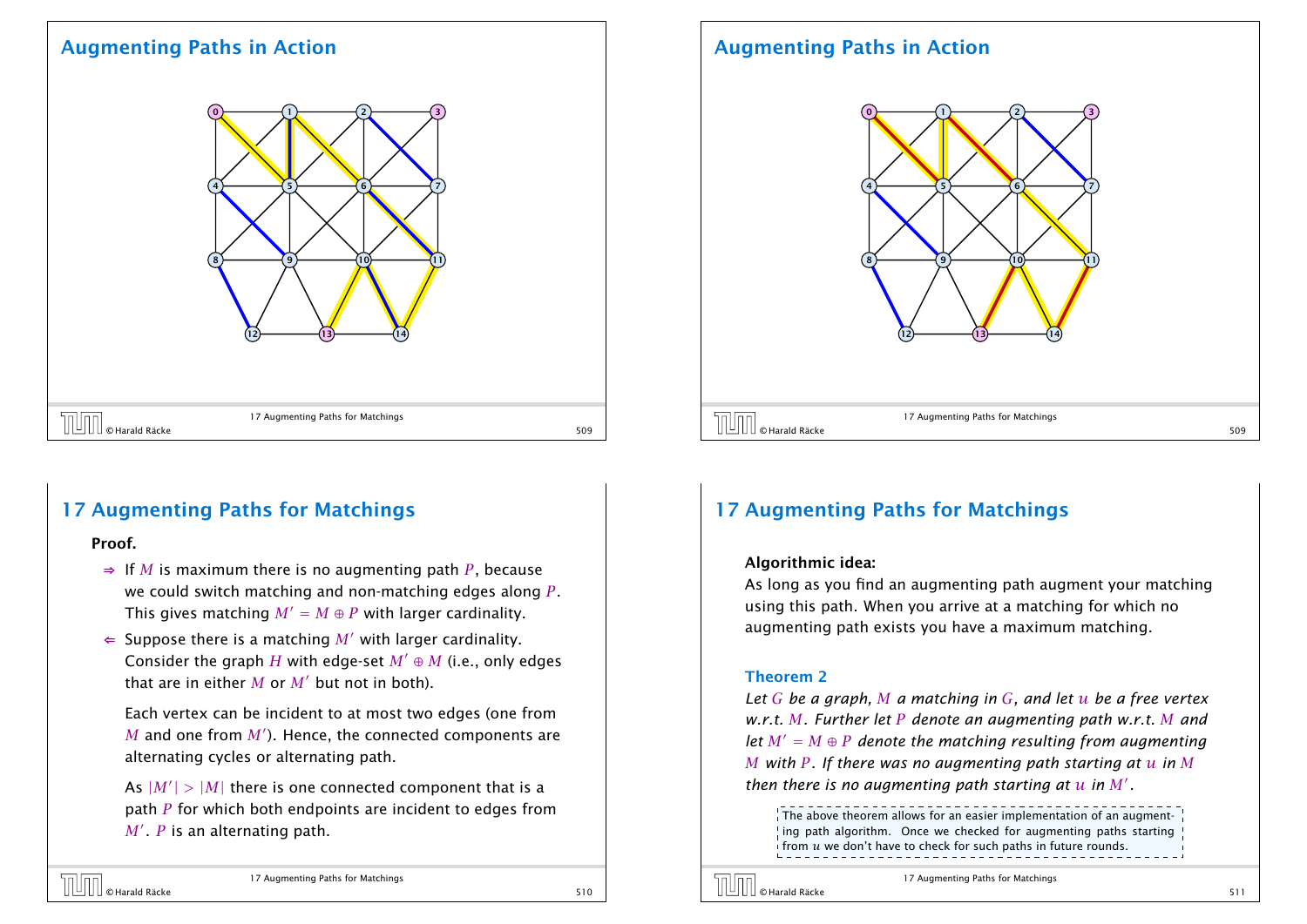## 17 Augmenting Paths for Matchings

#### Proof

- **EX** Assume there is an augmenting path  $P'$  w.r.t.  $M'$  starting at  $u$ .
- If  $P'$  and  $P$  are node-disjoint,  $P'$  is also augmenting path w.r.t.  $M(f)$ .
- $\blacktriangleright$  Let  $u'$  be the first node on  $P'$  that is in *P*, and let *e* be the matching edge from  $M'$  incident to  $u'$ .
- $\blacktriangleright$  *u'* splits *P* into two parts one of which does not contain *e*. Call this part  $P_1$ . Denote the sub-path of  $P'$ from  $u$  to  $u'$  with  $P'_1$ .
- ▶  $P_1 \circ P_1'$  is augmenting path in *M* ( $\ell$ ).



| <b>THE CHAIRE</b> | 17 Augmenting Paths for Matchings |  |
|-------------------|-----------------------------------|--|
|                   |                                   |  |

## How to find an augmenting path?

#### Construct an alternating tree.



## How to find an augmenting path?

Construct an alternating tree.



# How to find an augmenting path?

Construct an alternating tree.

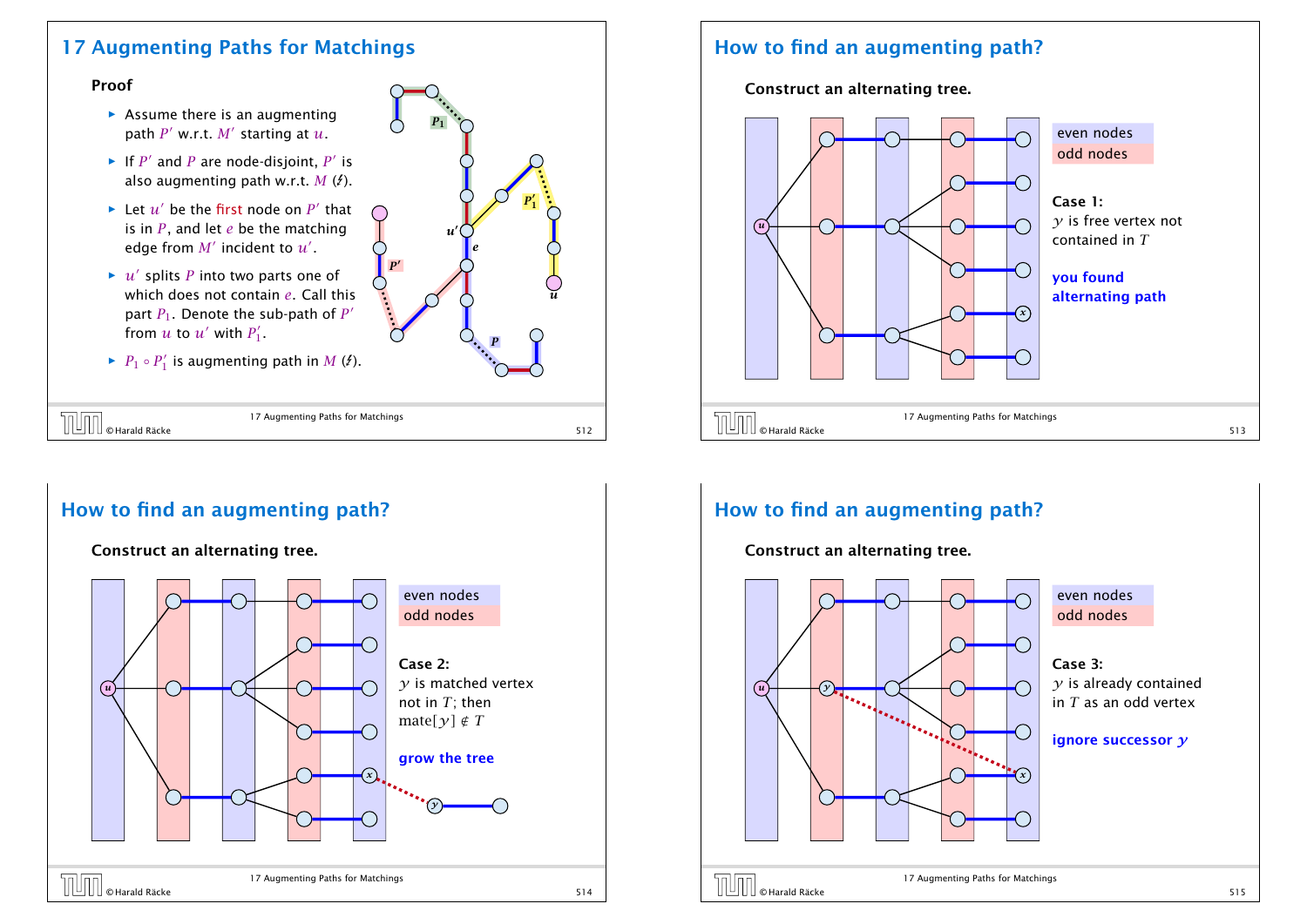## How to find an augmenting path?

Construct an alternating tree.



# 18 Weighted Bipartite Matching

### Weighted Bipartite Matching/Assignment

- *►* Input: undirected, bipartite graph  $G = L \cup R$ , *E*.
- $\blacktriangleright$  an edge  $e = (\ell, r)$  has weight  $w_e \geq 0$
- ▶ find a matching of maximum weight, where the weight of a matching is the sum of the weights of its edges

## Simplifying Assumptions (wlog [why?]):

- $\blacktriangleright$  assume that  $|L| = |R| = n$
- $\triangleright$  assume that there is an edge between every pair of nodes  $(\ell, r) \in V \times V$
- **▶ can assume goal is to construct maximum weight perfect** matching

| <b>Algorithm 23 BiMatch <math>(G, match)</math></b>                        |                                                                                                               |
|----------------------------------------------------------------------------|---------------------------------------------------------------------------------------------------------------|
| 1: for $x \in V$ do mate[x] $\leftarrow 0$ ;                               |                                                                                                               |
| 2: $r \leftarrow 0$ ; free $\leftarrow n$ ;                                |                                                                                                               |
| 3: while free $\geq 1$ and $r < n$ do                                      | graph $G = (S \cup S', E)$                                                                                    |
| $r - r + 1$<br>4:                                                          |                                                                                                               |
| <b>if</b> mate $[r] = 0$ then<br>5:                                        | $S = \{1, , n\}$                                                                                              |
| for $i = 1$ to <i>n</i> do <i>parent</i> [ $i'$ ] $\leftarrow 0$<br>6:     | $S' = \{1', \ldots, n'\}$                                                                                     |
| $Q \leftarrow \emptyset$ ; Q. append $(r)$ ; aug $\leftarrow$ false;<br>7: |                                                                                                               |
| while $aug = false$ and $Q \neq \emptyset$ do<br>8:                        |                                                                                                               |
| $x \leftarrow Q$ . dequeue();<br>9:                                        |                                                                                                               |
| for $y \in A_x$ do<br>10:                                                  |                                                                                                               |
| if $mate[y] = 0$ then<br>11:                                               |                                                                                                               |
| 12:                                                                        | augm(mate, parent, y);                                                                                        |
| 13:<br>$auq \leftarrow true;$                                              |                                                                                                               |
| $free - free - 1$ ;<br>14:                                                 |                                                                                                               |
| else<br>15:                                                                |                                                                                                               |
| 16:                                                                        | if parent[ $y$ ] = 0 then                                                                                     |
| 17:<br><i>parent</i> $[\gamma]$ $\leftarrow$ <i>x</i> ;                    |                                                                                                               |
| 18:                                                                        | The lecture version of the slides<br>$Q$ . enqueue( <i>mate</i> [ $y$ ]);<br>contains a step-by-step explana- |
|                                                                            | tion of the algorithm.                                                                                        |
|                                                                            |                                                                                                               |

# Weighted Bipartite Matching

### Theorem 3 (Halls Theorem)

*A bipartite graph*  $G = (L \cup R, E)$  *has a perfect matching if and only if for all sets*  $S \subseteq L$ *,*  $|\Gamma(S)| \geq |S|$ *, where*  $\Gamma(S)$  *denotes the set of nodes in R that have a neighbour in S.*



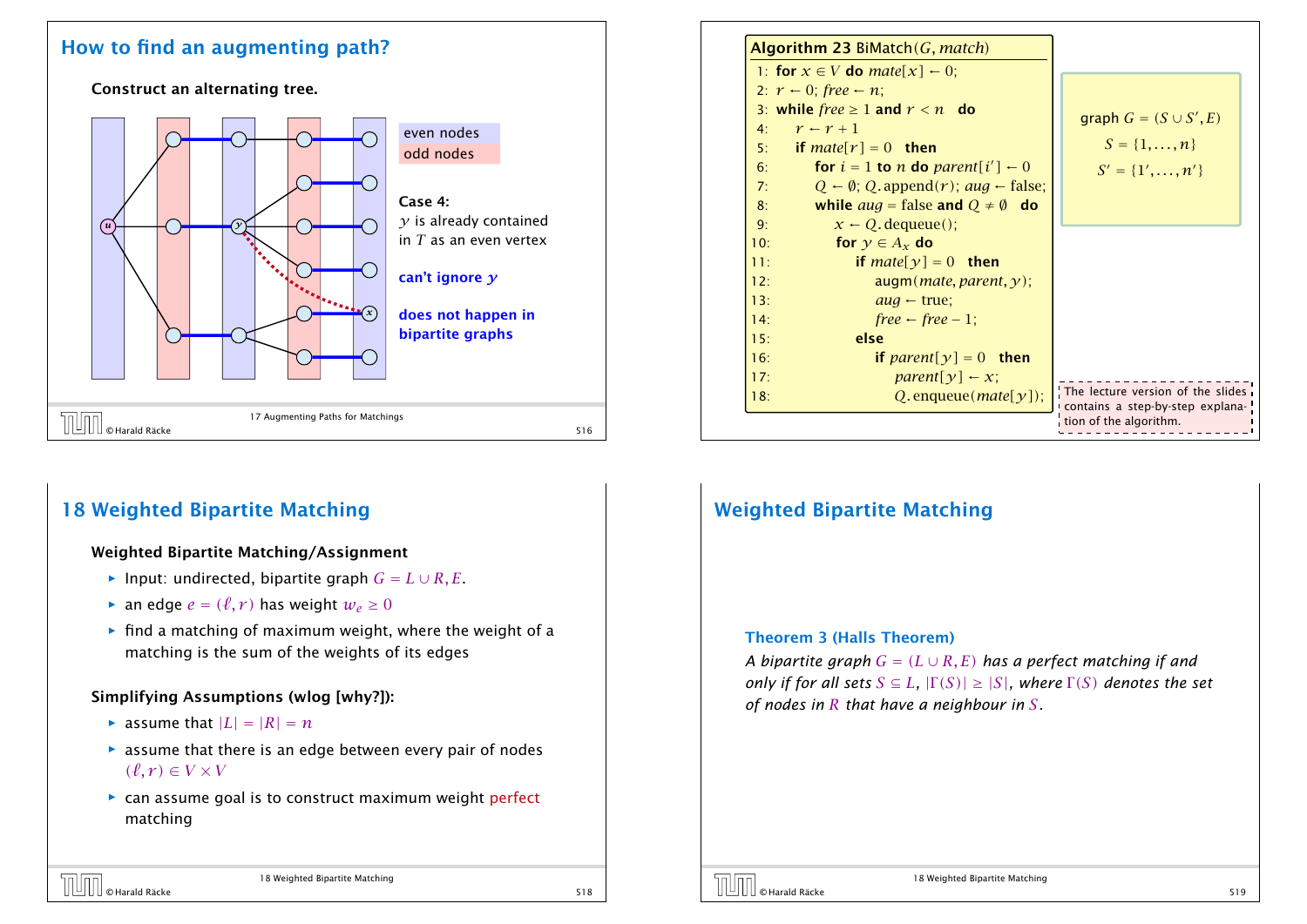# 18 Weighted Bipartite Matching



## Halls Theorem

### Proof:

- $\Leftarrow$  Of course, the condition is necessary as otherwise not all nodes in *S* could be matched to different neigbhours.
- ⇒ For the other direction we need to argue that the minimum cut in the graph  $G'$  is at least  $|L|$ .
	- *►* Let *S* denote a minimum cut and let  $L_S \triangleq L \cap S$  and  $R_S \triangleq R \cap S$  denote the portion of *S* inside *L* and *R*, respectively.
	- $\triangleright$  Clearly, all neighbours of nodes in  $L_S$  have to be in *S*, as otherwise we would cut an edge of infinite capacity.
	- $\blacktriangleright$  This gives  $R_S \geq |\Gamma(L_S)|$ .
	- $\blacktriangleright$  The size of the cut is  $|L| |L_S| + |R_S|$ .
	- $\blacktriangleright$  Using the fact that  $|\Gamma(L_S)| \geq L_S$  gives that this is at least  $|L|$ .



18 Weighted Bipartite Matching

## Algorithm Outline

#### Idea:

We introduce a node weighting  $\vec{x}$ . Let for a node  $v \in V$ ,  $x_v \in \mathbb{R}$ denote the weight of node *v*.

**Follo** Suppose that the node weights dominate the edge-weights in the following sense:

```
x_u + x_v \geq w_e for every edge e = (u, v).
```
- $\blacktriangleright$  Let *H(* $\vec{x}$ *)* denote the subgraph of *G* that only contains edges that are tight w.r.t. the node weighting  $\vec{x}$ , i.e. edges  $e = (u, v)$  for which  $w_e = x_u + x_v$ .
- $\blacktriangleright$  Try to compute a perfect matching in the subgraph  $H(\vec{x})$ . If you are successful you found an optimal matching.

| <b>THE CHAIRD O Harald Räcke</b> | 18 Weighted Bipartite Matching |  |
|----------------------------------|--------------------------------|--|
|                                  |                                |  |

# Algorithm Outline

#### Reason:

*ñ* The weight of your matching *M*∗ is

$$
\sum_{(u,v)\in M^*} w_{(u,v)} = \sum_{(u,v)\in M^*} (x_u+x_v) = \sum_v x_v.
$$

**▶ Any other perfect matching** *M* (in *G*, not necessarily in  $H(\vec{x})$  has

$$
\sum_{(u,v)\in M} w_{(u,v)} \leq \sum_{(u,v)\in M} (x_u + x_v) = \sum_v x_v \enspace .
$$

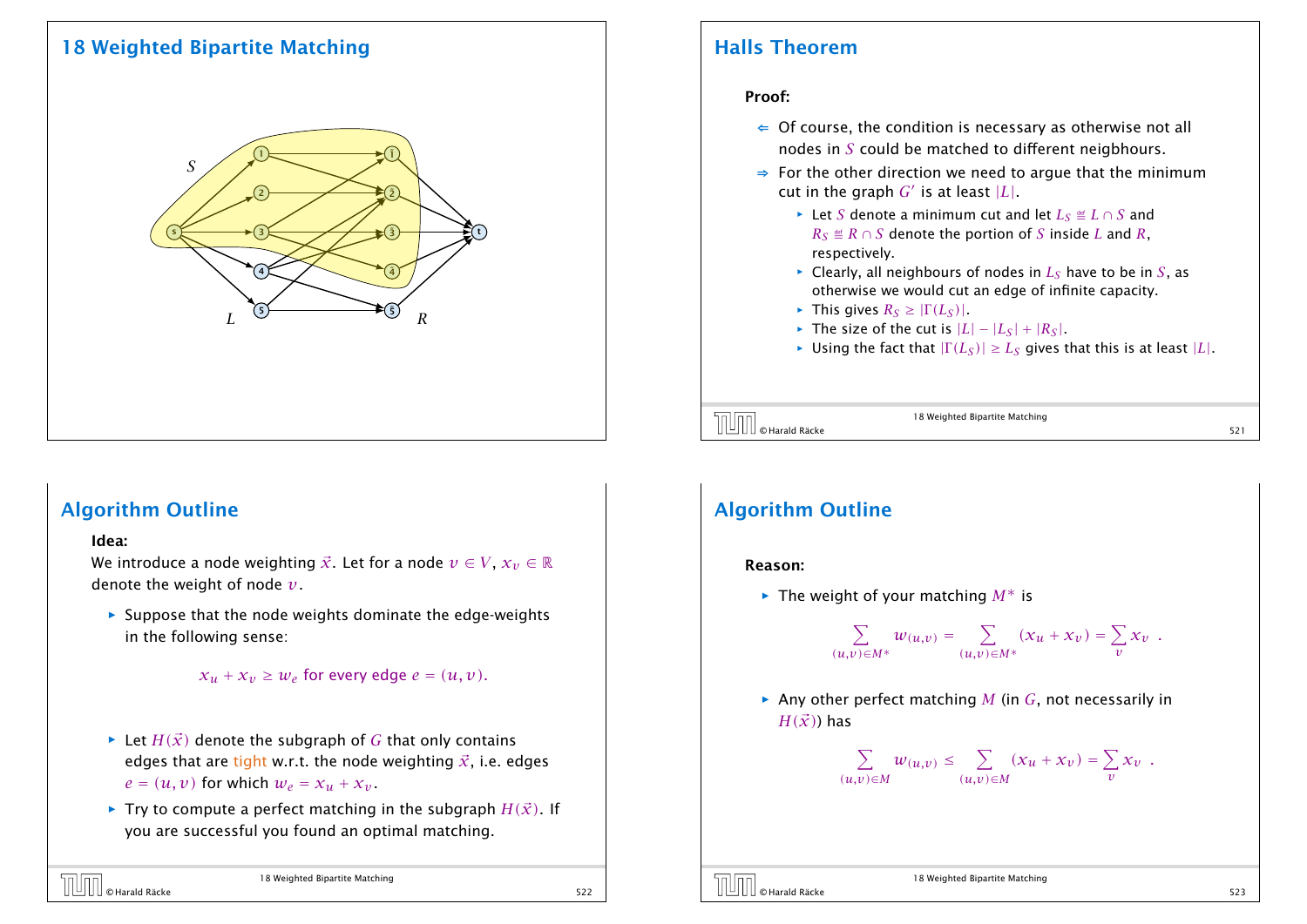## Algorithm Outline

## What if you don't find a perfect matching?

Then, Halls theorem quarantees you that there is a set  $S \subseteq L$ , with  $|\Gamma(S)| < |S|$ , where  $\Gamma$  denotes the neighbourhood w.r.t. the subgraph  $H(\vec{x})$ .

## Idea: reweight such that:

- $\blacktriangleright$  the total weight assigned to nodes decreases
- **EX** the weight function still dominates the edge-weights

If we can do this we have an algorithm that terminates with an optimal solution (we analyze the running time later).

| 18 Weighted Bipartite Matching<br>- |    |
|-------------------------------------|----|
|                                     | -- |



# Changing Node Weights

Increase node-weights in  $\Gamma(S)$  by  $+\delta$ , and decrease the node-weights in *S* by −*δ*.

- ▶ Total node-weight decreases.
- *►* Only edges from *S* to  $R \Gamma(S)$ decrease in their weight.
- **Follo Since, none of these edges is** tight (otw. the edge would be contained in  $H(\vec{x})$ , and hence would go between *S* and Γ *(S)*) we can do this decrement for small enough *δ >* 0 until a new edge gets tight.



# $\boxed{\textcolor{red}{\text{[}}\text{[}}\text{[]}\text{[]}}$   $\boxed{\text{[}}\text{[]}\text{[]}}$   $\boxed{\text{[}}\text{[]}\text{[]}}$   $\boxed{\text{[}}\text{[]}\text{[]}}$   $\boxed{\text{[}}\text{[]}\text{[]}}$   $\boxed{\text{[}}\text{[]}\text{[]}}$   $\boxed{\text{[}}\text{[]}\text{[]}}$   $\boxed{\text{[}}\text{[]}\text{[]}}$   $\boxed{\text{[}}\text{[]}\text{[]}}$   $\boxed{\text{[}}\text{[]}\text{[]}}$

18 Weighted Bipartite Matching

# Analysis

### How many iterations do we need?

- **One reweighting step increases the number of edges out of** *S* by at least one.
- **Assume that we have a maximum matching that saturates** the set  $\Gamma(S)$ , in the sense that every node in  $\Gamma(S)$  is matched to a node in *S* (we will show that we can always find *S* and a matching such that this holds).
- **Fig. This matching is still contained in the new graph, because** all its edges either go between  $\Gamma(S)$  and *S* or between  $L-S$ and  $R - \Gamma(S)$ .
- **FI** Hence, reweighting does not decrease the size of a maximum matching in the tight sub-graph.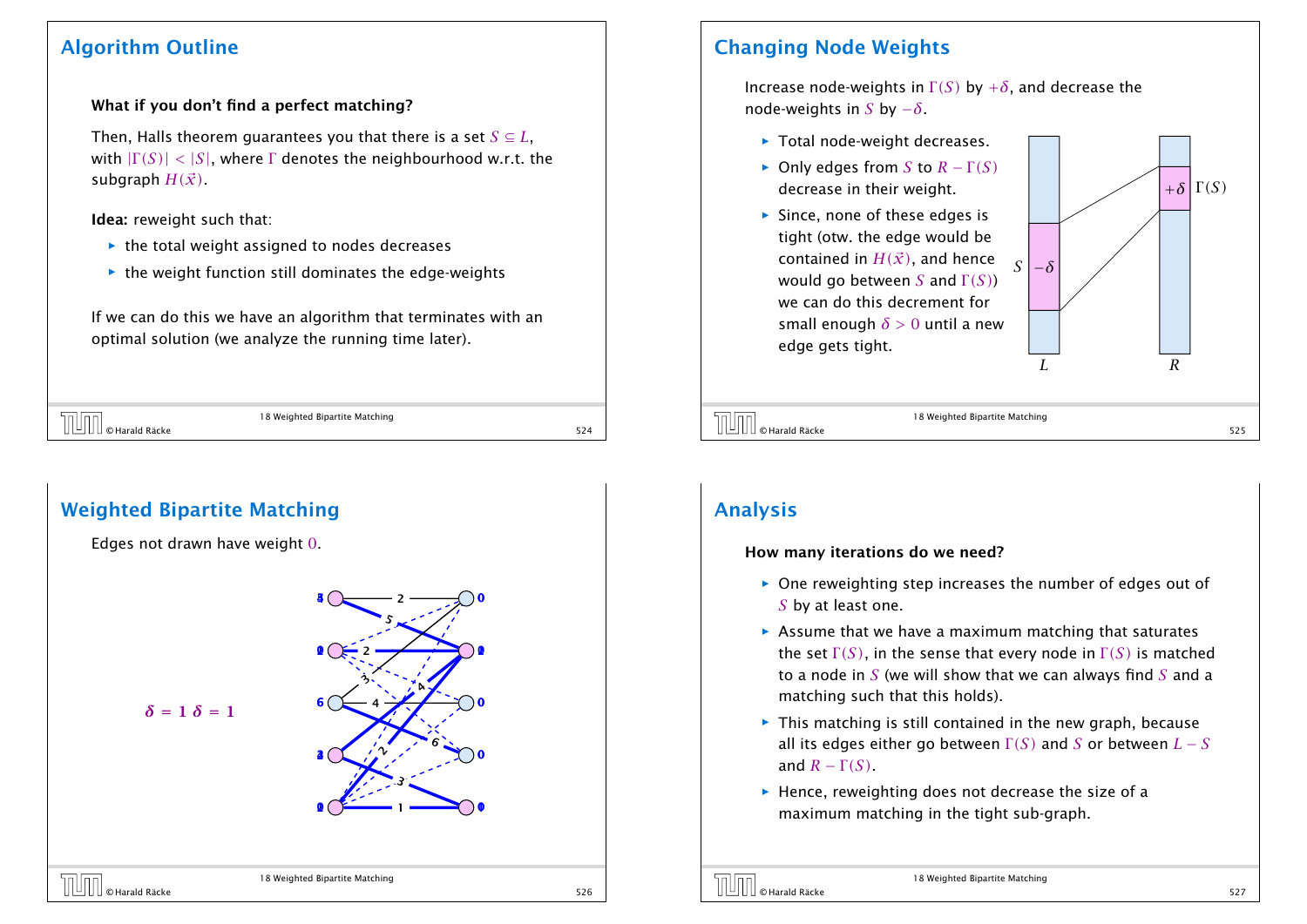# Analysis

- $\triangleright$  We will show that after at most *n* reweighting steps the size of the maximum matching can be increased by finding an augmenting path.
- **Fig.** This gives a polynomial running time.

| $\bigcup \bigcup \bigcup \bigcup$ $\bigcup$ Harald Räcke | 18 Weighted Bipartite Matching | 528 |
|----------------------------------------------------------|--------------------------------|-----|
|                                                          |                                |     |

# Analysis

### How do we find *S*?

- ▶ Start on the left and compute an alternating tree, starting at any free node *u*.
- **Follo** If this construction stops, there is no perfect matching in the tight subgraph (because for a perfect matching we need to find an augmenting path starting at *u*).
- **►** The set of even vertices is on the left and the set of odd vertices is on the right and contains all neighbours of even nodes.
- $\triangleright$  All odd vertices are matched to even vertices. Furthermore, the even vertices additionally contain the free vertex *u*. Hence,  $|V_{odd}| = |\Gamma(V_{even})|$  *< |V<sub>even</sub>*|, and all odd vertices are saturated in the current matching.

# How to find an augmenting path?

## Construct an alternating tree.



# Analysis

- $\blacktriangleright$  The current matching does not have any edges from  $V_{\text{odd}}$  to  $L \setminus V_{\text{even}}$  (edges that may possibly be deleted by changing weights).
- **After changing weights, there is at least one more edge** connecting  $V_{\text{even}}$  to a node outside of  $V_{\text{odd}}$ . After at most *n* reweights we can do an augmentation.
- $\blacktriangleright$  A reweighting can be trivially performed in time  $\mathcal{O}(n^2)$ (keeping track of the tight edges).
- $\blacktriangleright$  An augmentation takes at most  $\mathcal{O}(n)$  time.
- $\blacktriangleright$  In total we obtain a running time of  $\mathcal{O}(n^4)$ .
- **A** more careful implementation of the algorithm obtains a running time of  $O(n^3)$ .



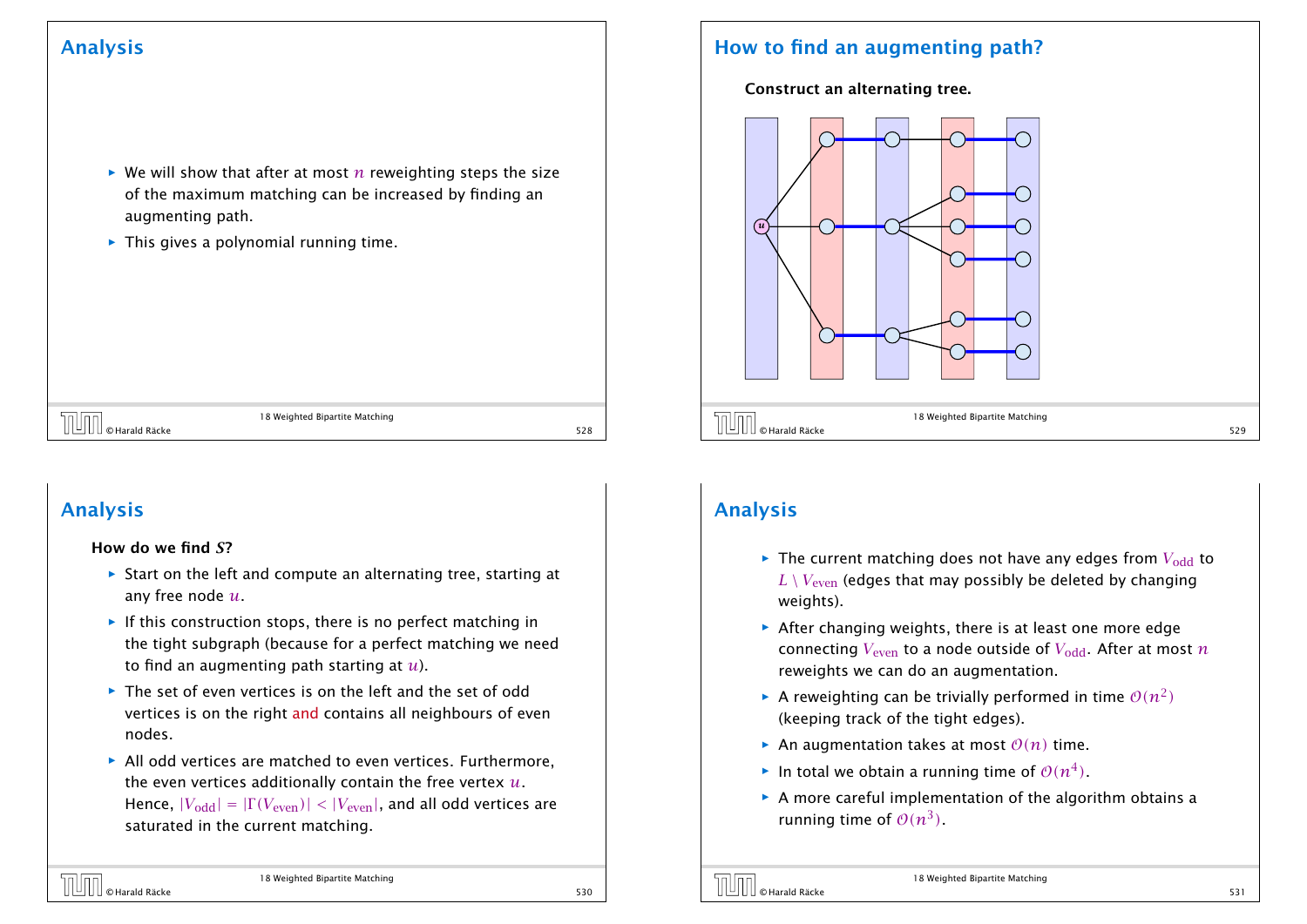## How to find an augmenting path?

Construct an alternating tree.





# Flowers and Blossoms

### Definition 4

A flower in a graph  $G = (V, E)$  w.r.t. a matching M and a (free) root node  $r$ , is a subgraph with two components:

- **► A stem is an even length alternating path that starts at the** root node *r* and terminates at some node *w*. We permit the possibility that  $r = w$  (empty stem).
- **F** A blossom is an odd length alternating cycle that starts and terminates at the terminal node *w* of a stem and has no other node in common with the stem. *w* is called the base of the blossom.

19 Maximum Matching in General Graphs © Harald Räcke 533

# Flowers and Blossoms

#### Properties:

- 1. A stem spans  $2\ell + 1$  nodes and contains  $\ell$  matched edges for some integer  $\ell \geq 0$ .
- **2.** A blossom spans  $2k + 1$  nodes and contains k matched edges for some integer  $k \geq 1$ . The matched edges match all nodes of the blossom except the base.
- 3. The base of a blossom is an even node (if the stem is part of an alternating tree starting at *r* ).

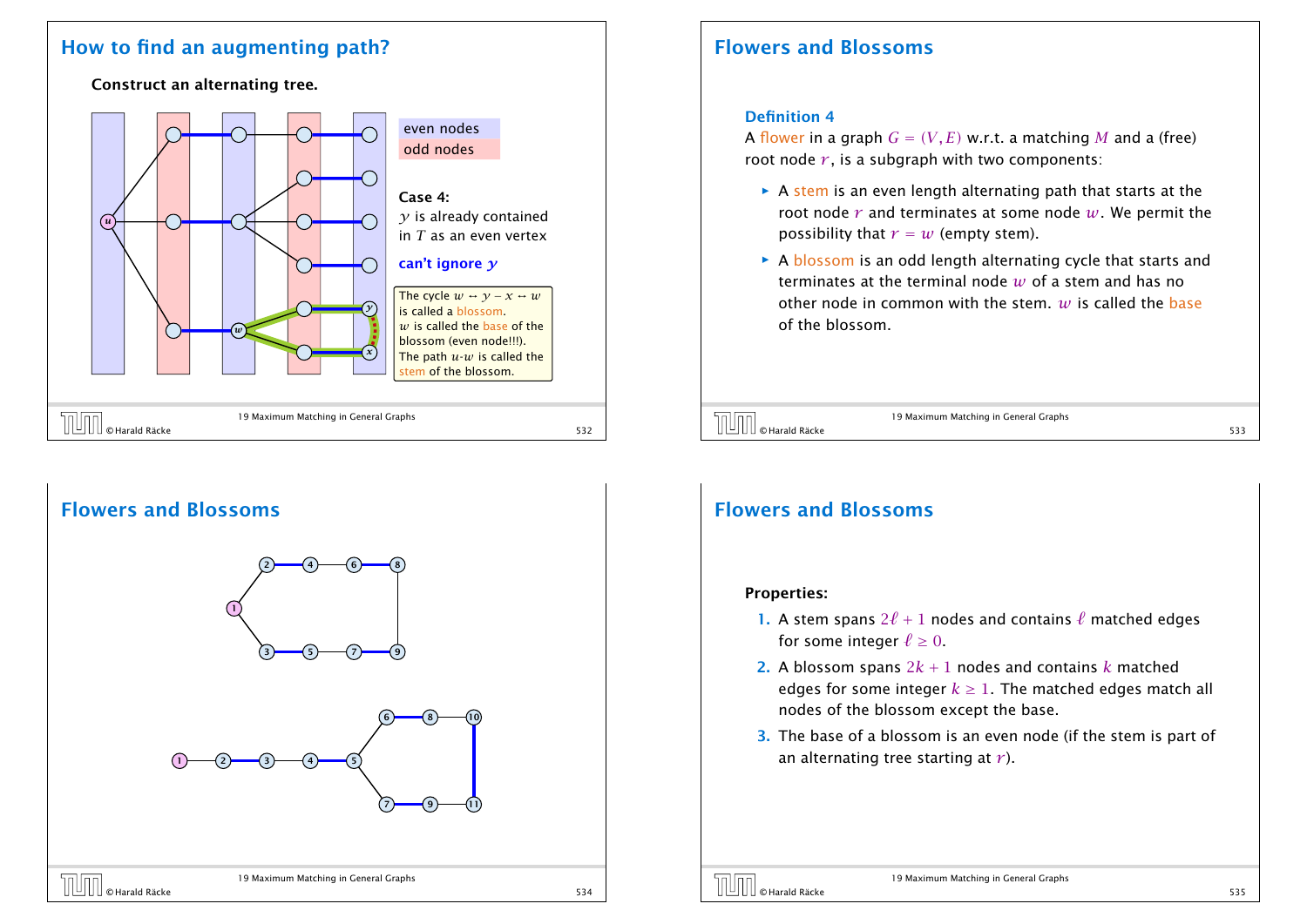## Flowers and Blossoms

## Flowers and Blossoms

#### Properties:

- 4. Every node  $x$  in the blossom (except its base) is reachable from the root (or from the base of the blossom) through two distinct alternating paths; one with even and one with odd length.
- 5. The even alternating path to *x* terminates with a matched edge and the odd path with an unmatched edge.

19 Maximum Matching in General Graphs © Harald Räcke 536

## Shrinking Blossoms

When during the alternating tree construction we discover a blossom *B* we replace the graph *G* by  $G' = G/B$ , which is obtained from *G* by contracting the blossom *B*.

- $\blacktriangleright$  Delete all vertices in *B* (and its incident edges) from *G*.
- $\rightarrow$  Add a new (pseudo-)vertex *b*. The new vertex *b* is connected to all vertices in  $V \setminus B$  that had at least one edge to a vertex from *B*.

# Shrinking Blossoms

- $\blacktriangleright$  Edges of *T* that connect a node  $u$ not in *B* to a node in *B* become tree edges in  $T'$  connecting  $u$  to *b*.
- ▶ Matching edges (there is at most one) that connect a node *u* not in *B* to a node in *B* become matching edges in  $M'$  .
- *ñ* Nodes that are connected in *G* to at least one node in *B* become connected to  $b$  in  $G'$ .





*w*

*x*  $\left\{ y \right\}$ 



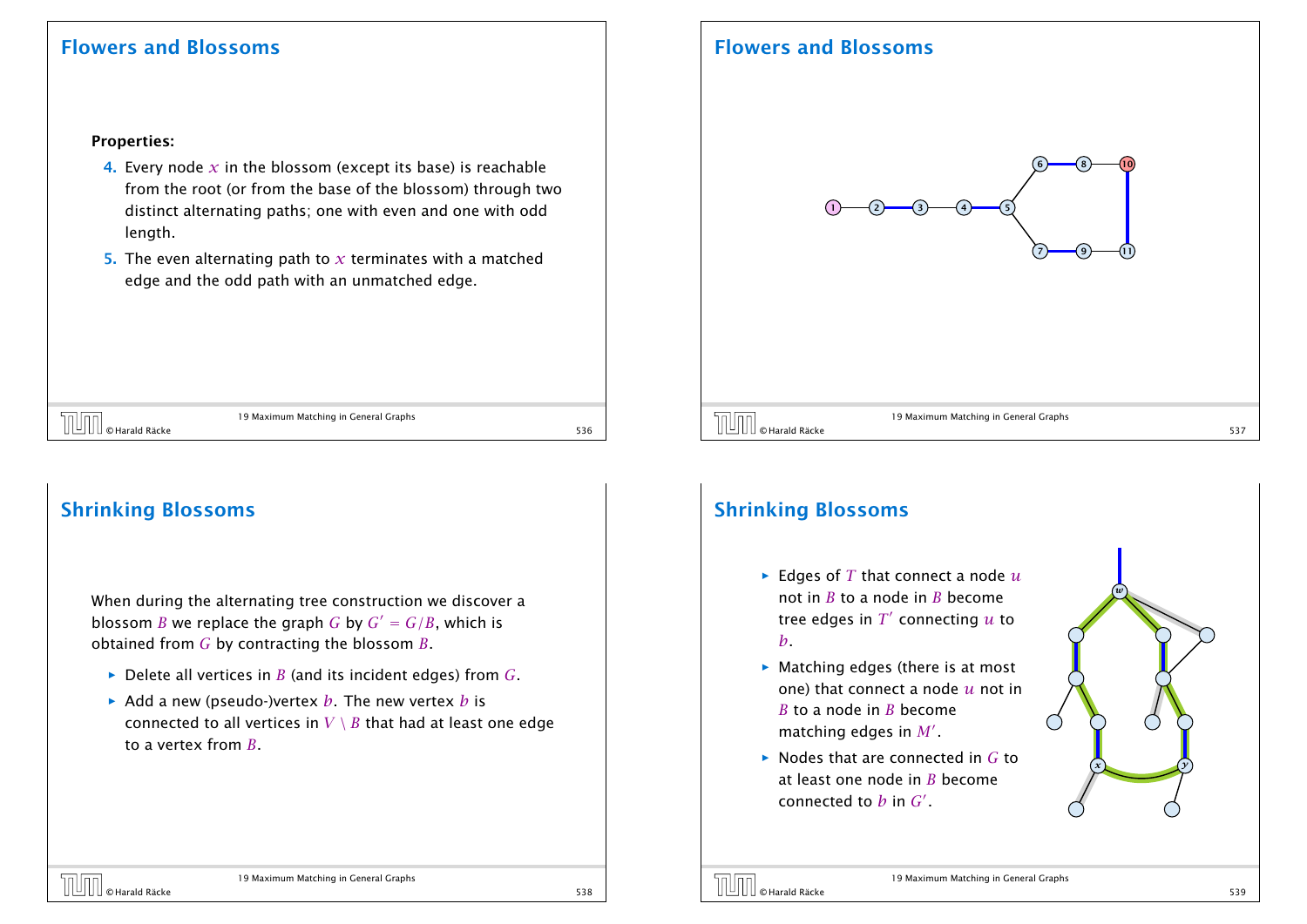## Shrinking Blossoms

- $\blacktriangleright$  Edges of *T* that connect a node  $u$ not in *B* to a node in *B* become tree edges in  $T'$  connecting  $u$  to *b*.
- ▶ Matching edges (there is at most one) that connect a node *u* not in *B* to a node in *B* become matching edges in  $M'$  .
- *ñ* Nodes that are connected in *G* to at least one node in *B* become connected to  $b$  in  $G'$ .

| n |  |
|---|--|
|   |  |
| ١ |  |
|   |  |
|   |  |

|  | $\left[\begin{matrix} 1 & 0 \\ 0 & 0 \end{matrix}\right]$ $\odot$ Harald Räcke | 19 Maximum Matching in General Graphs |     |
|--|--------------------------------------------------------------------------------|---------------------------------------|-----|
|  |                                                                                |                                       | 539 |

19 Maximum Matching in General Graphs

## **Correctness**

Assume that in *G* we have a flower w.r.t. matching *M*. Let *r* be the root, *B* the blossom, and *w* the base. Let graph  $G' = G/B$ with pseudonode  $b$ . Let  $M'$  be the matching in the contracted graph.

#### Lemma 5

*If*  $G'$  contains an augmenting path  $P'$  starting at  $r$  (or the *pseudo-node containing r ) w.r.t. the matching M*0 *then G contains an augmenting path starting at r w.r.t. matching M.*

19 Maximum Matching in General Graphs

## Example: Blossom Algorithm

Animation of Blossom Shrinking algorithm is only available in the lecture version of the slides.

19 Maximum Matching in General Graphs  $\overline{19}$  Maximum Matching in General Graphs<br>S40 S400 SHarald Räcke 540

## **Correctness**

#### Proof.

If *P* 0 does not contain *b* it is also an augmenting path in *G*.

#### Case 1: non-empty stem

 $\triangleright$  Next suppose that the stem is non-empty.





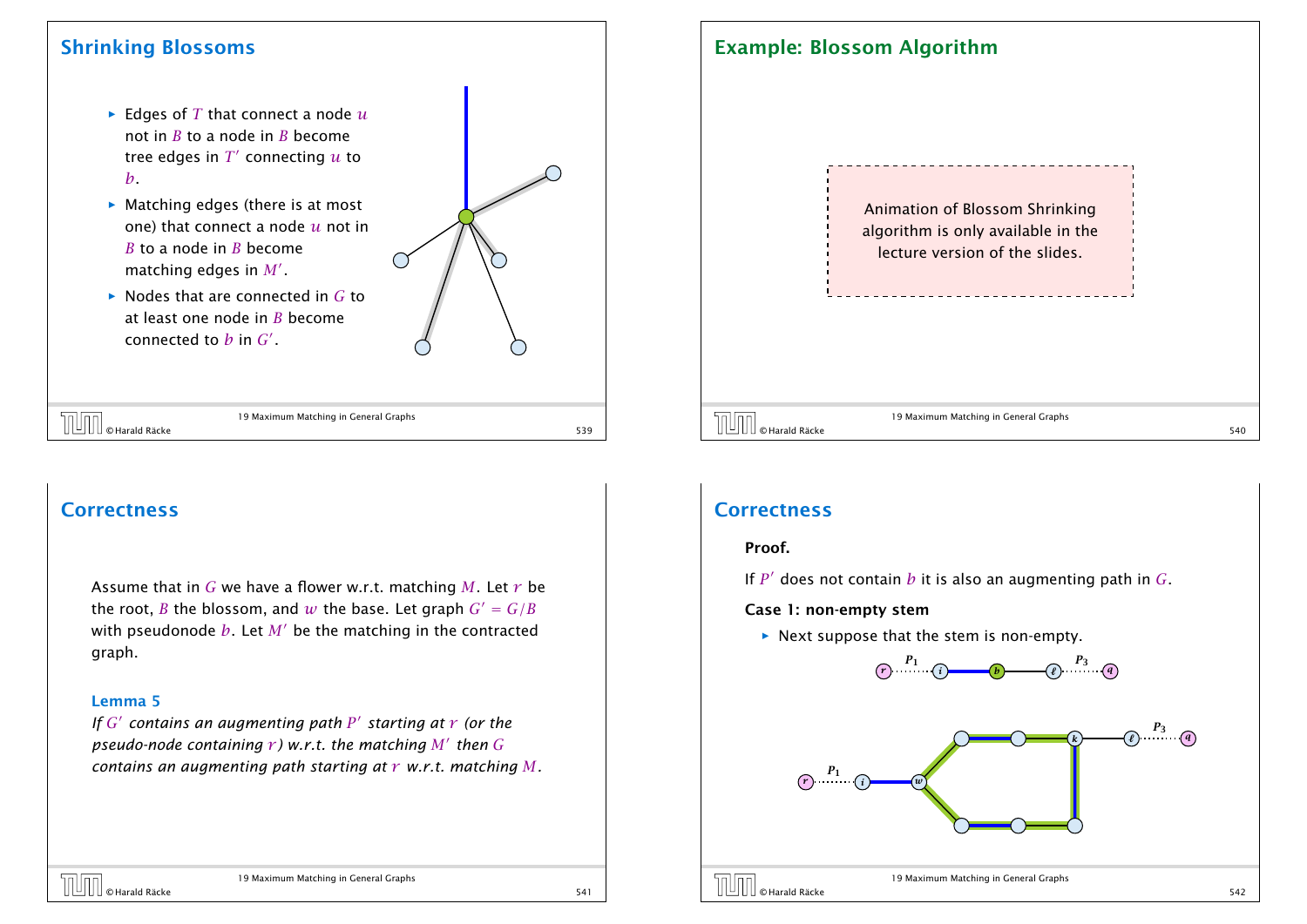## **Correctness**

- $\rightarrow$  After the expansion  $\ell$  must be incident to some node in the blossom. Let this node be *k*.
- *►* If  $k ≠ w$  there is an alternating path  $P_2$  from  $w$  to  $k$  that ends in a matching edge.
- *►*  $P_1 \circ (i, w) \circ P_2 \circ (k, \ell) \circ P_3$  is an alternating path.
- *►* If  $k = w$  then  $P_1 ∘ (i, w) ∘ (w, l) ∘ P_3$  is an alternating path.

# **Correctness**

#### Proof.

#### Case 2: empty stem

**Follo** If the stem is empty then after expanding the blossom,  $w = r$ .



19 Maximum Matching in General Graphs © Harald Räcke 543

## **Correctness**

#### Lemma 6

*If G contains an augmenting path P from r to q w.r.t. matching M then G*<sup> $\prime$ </sup> *contains an augmenting path from*  $\gamma$  *(or the pseudo-node containing*  $r$  *) to*  $q$  *w.r.t.*  $M'$  *.* 

## **Correctness**

#### Proof.

- $\blacktriangleright$  If *P* does not contain a node from *B* there is nothing to prove.
- $\blacktriangleright$  We can assume that *r* and *q* are the only free nodes in *G*.

#### Case 1: empty stem

Let *i* be the last node on the path *P* that is part of the blossom.

*P* is of the form  $P_1 \circ (i, j) \circ P_2$ , for some node *j* and  $(i, j)$  is unmatched.

 $(b, i) \circ P_2$  is an augmenting path in the contracted network.

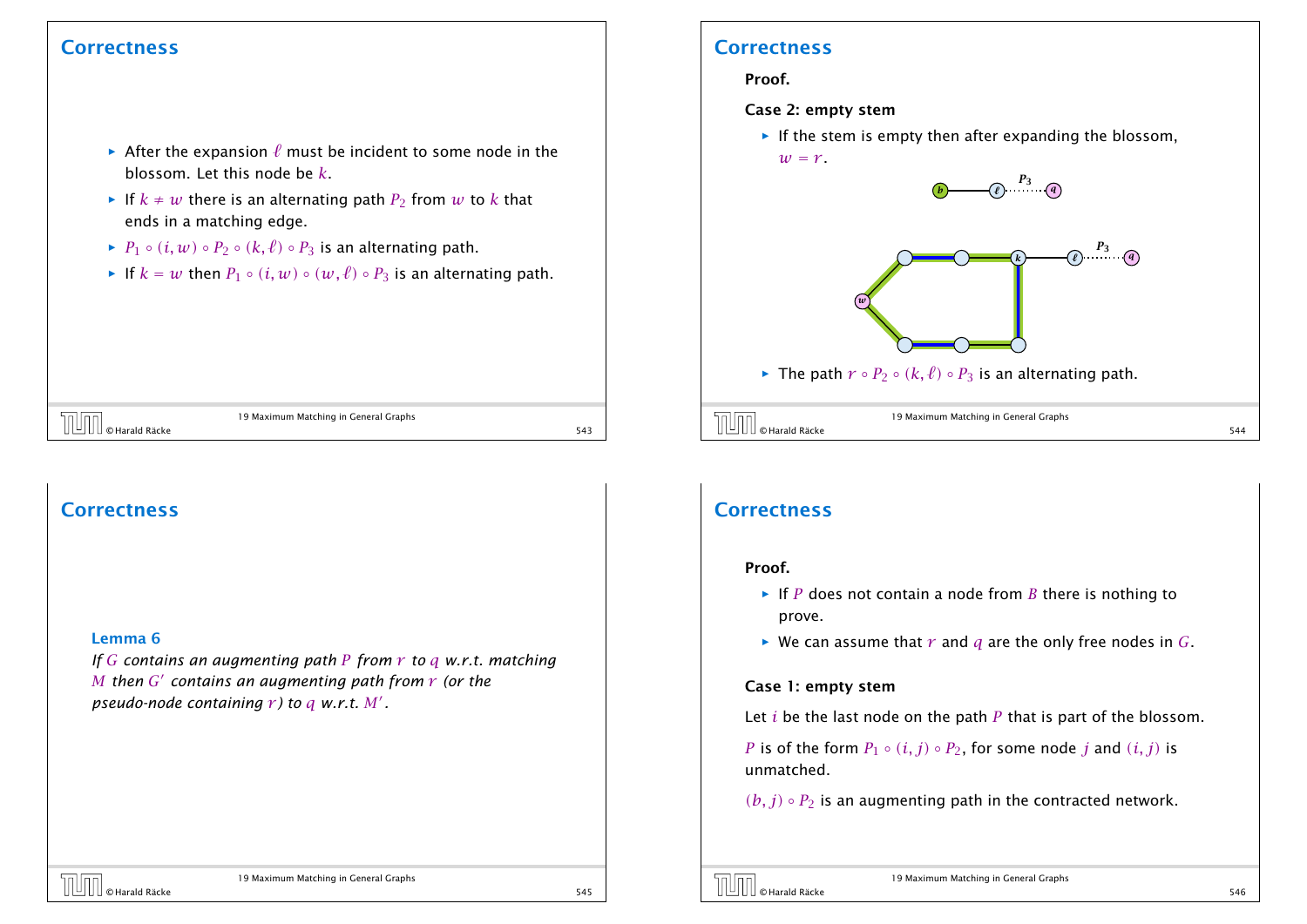## **Correctness**



## Algorithm 24 search*(r,found)*

- 1: set  $\bar{A}(i) \leftarrow A(i)$  for all nodes *i*
- 2:  $found \leftarrow false$
- 3: unlabel all nodes;
- 4: give an even label to  $r$  and initialize *list*  $\leftarrow \{r\}$
- 5: while  $list \neq \emptyset$  do
- 6: delete a node *i* from *list*
- 7: examine*(i,found)*
- 8: if *found* = true then return



The lecture version of the slides has a step by step explanation.

## **Correctness**

#### Case 2: non-empty stem

Let  $P_3$  be alternating path from  $r$  to  $w$ ; this exists because  $r$  and *w* are root and base of a blossom. Define  $M_{+} = M \oplus P_3$ .

In  $M_+$ ,  $r$  is matched and  $w$  is unmatched.

*G* must contain an augmenting path w.r.t. matching *M*+, since *M* and  $M_{+}$  have same cardinality.

This path must go between *w* and *q* as these are the only unmatched vertices w.r.t. *M*+.

For  $M'_+$  the blossom has an empty stem. Case 1 applies.

 $G'$  has an augmenting path w.r.t.  $M'_+$ . It must also have an augmenting path w.r.t.  $M^{\prime}$ , as both matchings have the same cardinality.

This path must go between *r* and *q*.

19 Maximum Matching in General Graphs  $\overline{19}$  Maximum Matching in General Graphs<br>S48 548

|     | <b>Algorithm 25</b> examine $(i, found)$         |
|-----|--------------------------------------------------|
|     | 1: for all $j \in \overline{A}(i)$ do            |
| 2:  | if $j$ is even then contract $(i, j)$ and return |
| 3:  | if $j$ is unmatched then                         |
| 4:  | $q - j$ ;                                        |
| 5:  | $pred(q) \leftarrow i;$                          |
| 6:  | $found$ – true;                                  |
| 7:  | return                                           |
| 8:  | if $j$ is matched and unlabeled then             |
| 9:  | $pred(j) \leftarrow i;$                          |
| 10: | $pred(mate(j)) \leftarrow j;$                    |
| 11: | add mate $(j)$ to <i>list</i>                    |

Examine the neighbours of a node *i*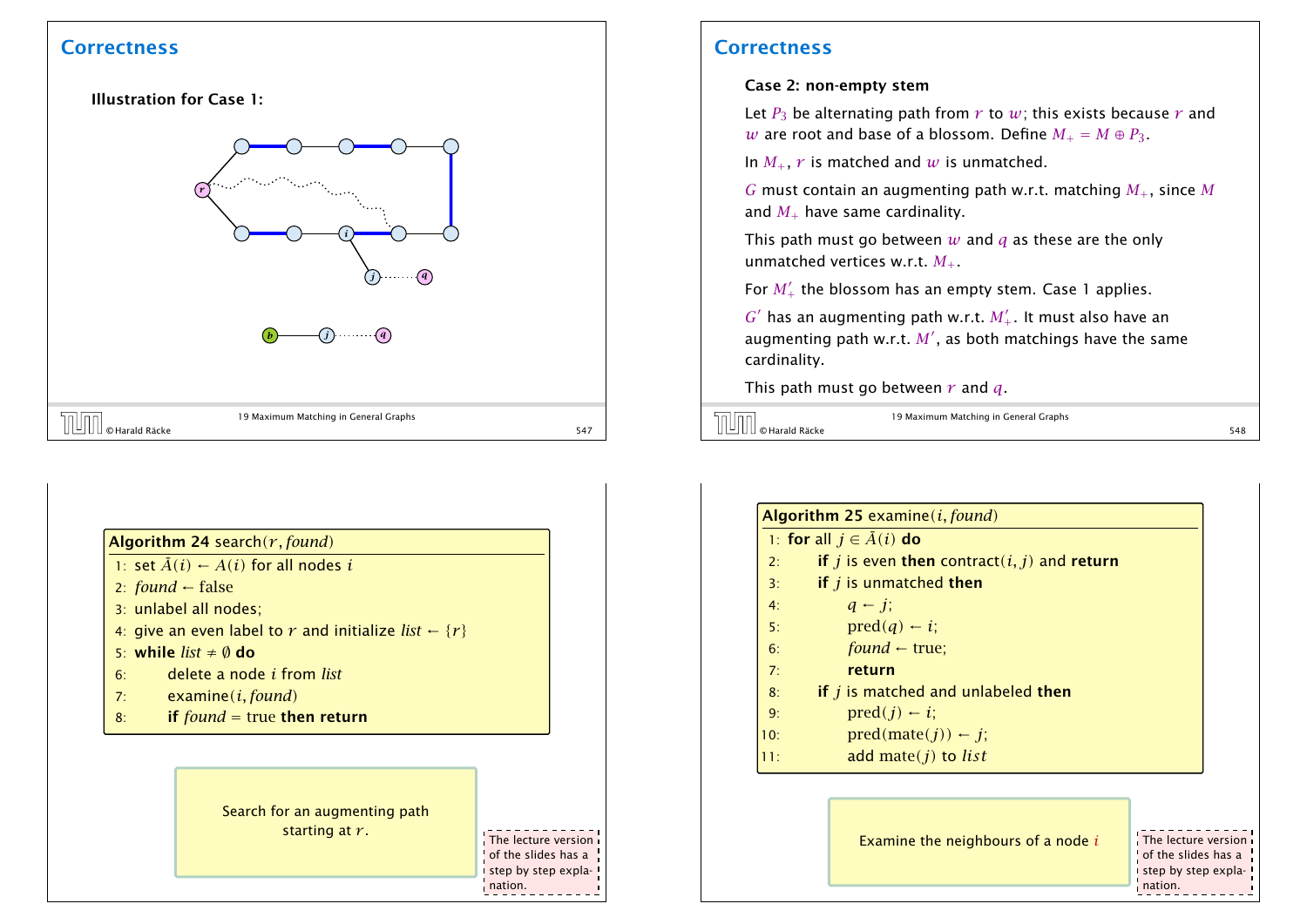

4: update  $\bar{A}(j)$  ←  $\bar{A}(j)$  ∪ {*b*} for each  $j \in \bar{A}(b)$ 5: form a circular double linked list of nodes in *B* 6: delete nodes in *B* from the graph 19 Maximum Matching in General Graphs © Harald Räcke 551 Get all nodes of the blossom. Time: O*(m)*

Algorithm 26 contract*(i, j)*

- 1: trace pred-indices of *i* and *j* to identify a blossom *B*
- 2: create new node *b* and set  $\bar{A}(b) \leftarrow \cup_{x \in B} \bar{A}(x)$
- 3: label *b* even and add to *list*
- 4: update  $\bar{A}(j)$  ←  $\bar{A}(j)$  ∪ {*b*} for each  $j \in \bar{A}(b)$
- 5: form a circular double linked list of nodes in *B*
- 6: delete nodes in *B* from the graph

## Identify all neighbours of *b*.

Time:  $O(m)$  (how?)

## Algorithm 26 contract*(i, j)*

- 1: trace pred-indices of *i* and *j* to identify a blossom *B*
- 2: create new node *b* and set  $\bar{A}(b) \leftarrow \bigcup_{x \in B} \bar{A}(x)$
- 3: label *b* even and add to *list*
- 4: update  $\bar{A}(j) \leftarrow \bar{A}(j) \cup \{b\}$  for each  $j \in \bar{A}(b)$
- 5: form a circular double linked list of nodes in *B*
- 6: delete nodes in *B* from the graph

*b* will be an even node, and it has unexamined neighbours.

19 Maximum Matching in General Graphs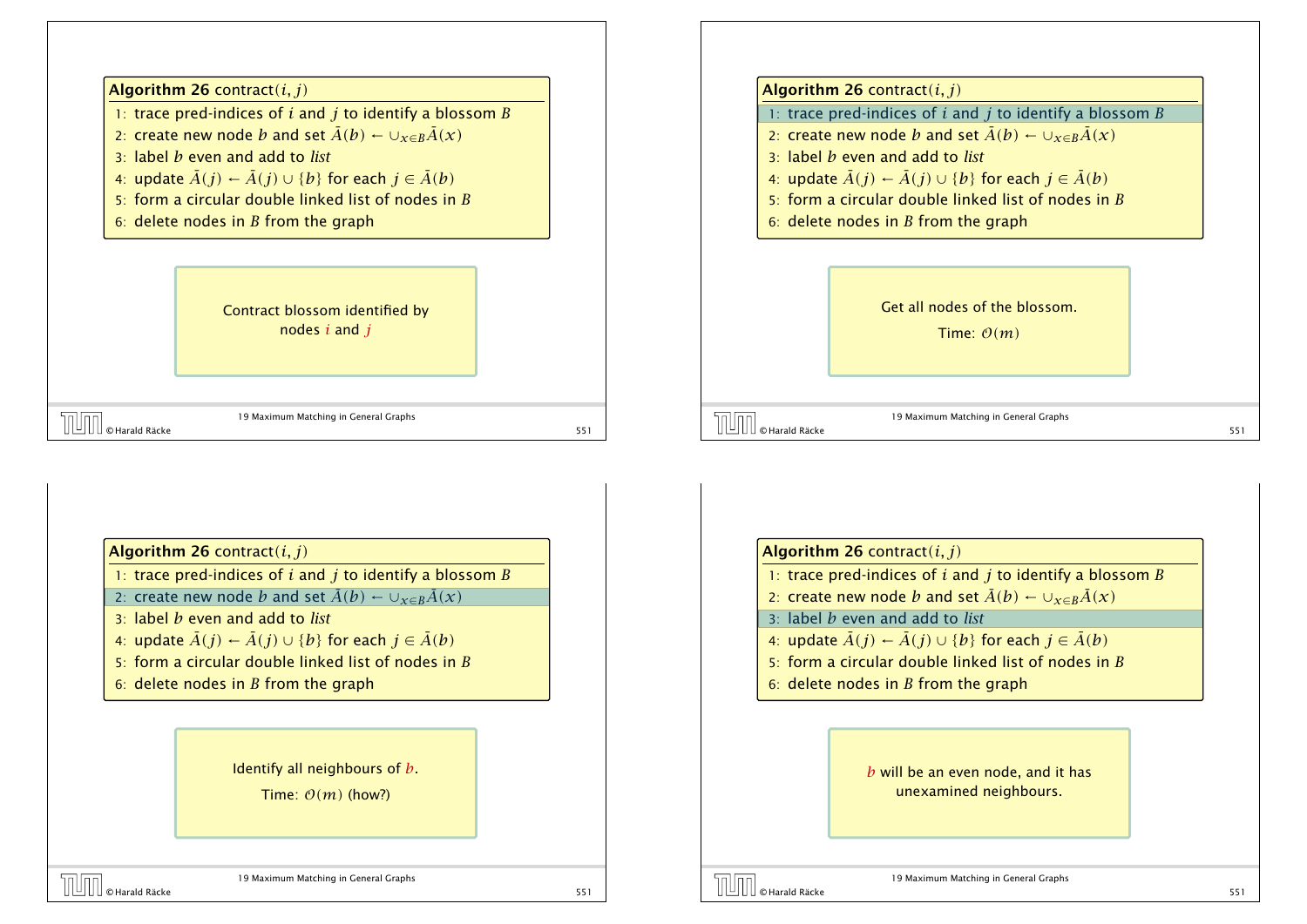

- 1: trace pred-indices of *i* and *j* to identify a blossom *B*
- 2: create new node *b* and set  $\bar{A}(b) \leftarrow \bigcup_{x \in B} \bar{A}(x)$
- 3: label *b* even and add to *list*
- 4: update  $\bar{A}(j) \leftarrow \bar{A}(j) \cup \{b\}$  for each  $j \in \bar{A}(b)$
- 5: form a circular double linked list of nodes in *B*
- 6: delete nodes in *B* from the graph

Every node that was adjacent to a node in *B* is now adjacent to *b*

|                                                               | T9 Maximum Matching in General Grabhs |  |
|---------------------------------------------------------------|---------------------------------------|--|
| $\begin{bmatrix} 1 & 0 \\ 0 & 1 \end{bmatrix}$ o Harald Räcke |                                       |  |

19 Maximum Matching in General Graphs

Algorithm 26 contract*(i, j)*

- 1: trace pred-indices of *i* and *j* to identify a blossom *B*
- 2: create new node *b* and set  $\bar{A}(b) \leftarrow \bigcup_{x \in B} \bar{A}(x)$
- 3: label *b* even and add to *list*
- 4: update  $\bar{A}(j) \leftarrow \bar{A}(j) \cup \{b\}$  for each  $j \in \bar{A}(b)$
- 5: form a circular double linked list of nodes in *B*
- 6: delete nodes in *B* from the graph

#### Only delete links from nodes not in *B* to *B*.

When expanding the blossom again we can recreate these links in time O*(m)*.

#### Algorithm 26 contract*(i, j)*

- 1: trace pred-indices of *i* and *j* to identify a blossom *B*
- 2: create new node *b* and set  $\bar{A}(b) \leftarrow \bigcup_{x \in B} \bar{A}(x)$
- 3: label *b* even and add to *list*
- 4: update  $\bar{A}(j) \leftarrow \bar{A}(j) \cup \{b\}$  for each  $j \in \bar{A}(b)$
- 5: form a circular double linked list of nodes in *B*
- 6: delete nodes in *B* from the graph



19 Maximum Matching in General Graphs © Harald Räcke 551

## Analysis

- $\blacktriangleright$  A contraction operation can be performed in time  $O(m)$ . Note, that any graph created will have at most *m* edges.
- **Fig. 2** The time between two contraction-operation is basically a BFS/DFS on a graph. Hence takes time O*(m)*.
- ▶ There are at most *n* contractions as each contraction reduces the number of vertices.
- **Fig. 2** The expansion can trivially be done in the same time as needed for all contractions.
- An augmentation requires time  $O(n)$ . There are at most *n* of them.
- **►** In total the running time is at most

```
n \cdot (\mathcal{O}(mn) + \mathcal{O}(n)) = \mathcal{O}(mn^2).
```
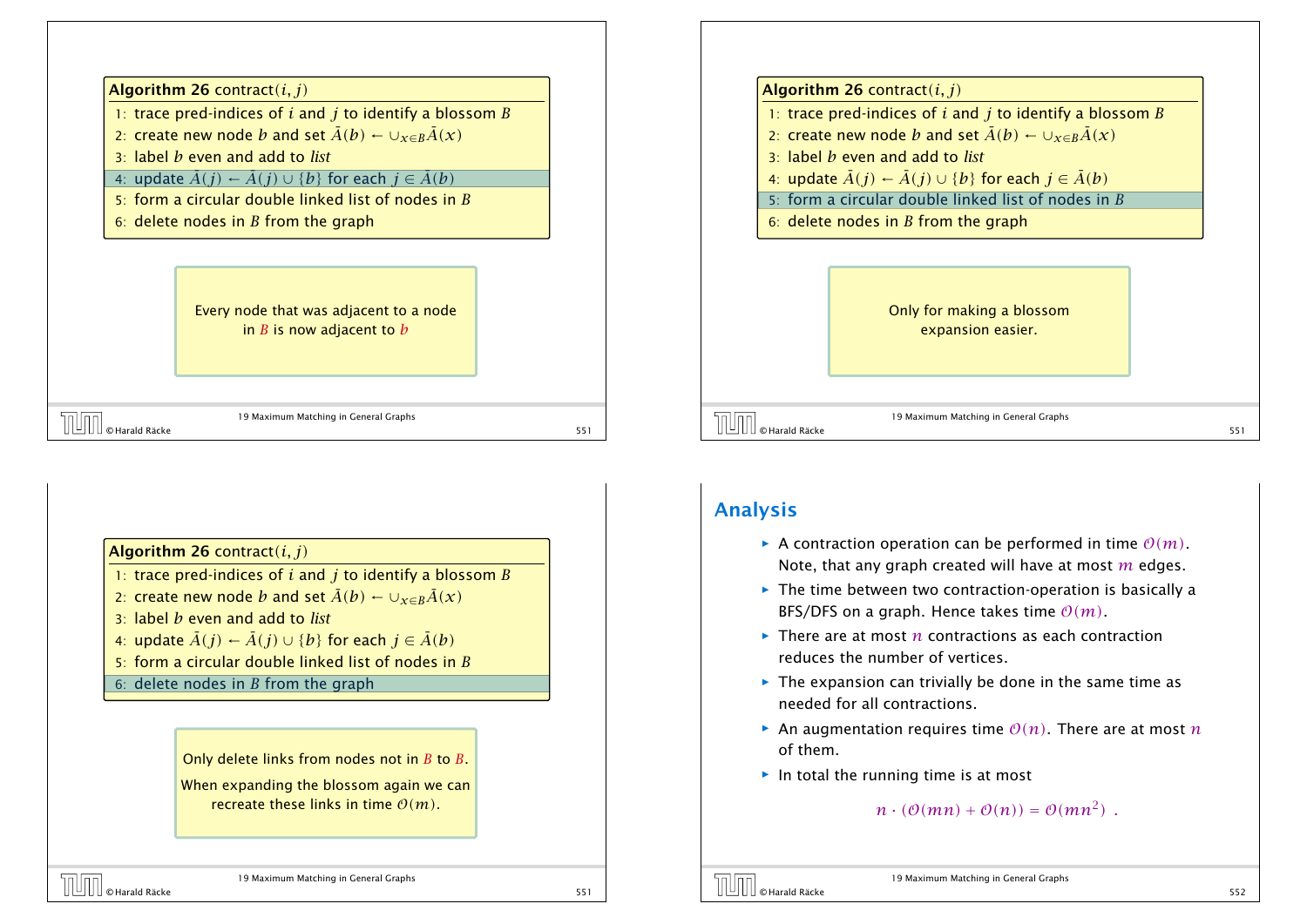Animation of Blossom Shrinking algorithm is only available in the lecture version of the slides.

19 Maximum Matching in General Graphs © Harald Räcke 553

# A Fast Matching Algorithm



We call one iteration of the repeat-loop a phase of the algorithm.

20 The Hopcroft-Karp Algorithm © Harald Räcke 554

## Analysis Hopcroft-Karp

#### Lemma 7

*Given a matching M and a maximal matching M*∗ *there exist*  $|M^*| - |M|$  *vertex-disjoint augmenting path w.r.t. M.* 

#### Proof:

- $\triangleright$  Similar to the proof that a matching is optimal iff it does not contain an augmenting paths.
- *►* Consider the graph  $G = (V, M \oplus M^*)$ , and mark edges in this graph blue if they are in *M* and red if they are in  $M^*$ .
- ▶ The connected components of *G* are cycles and paths.
- *►* The graph contains  $k \text{ } \text{ } \text{ } \text{ } \text{ } \text{ } \text{ } |M^*| |M|$  more red edges than blue edges.
- *ñ* Hence, there are at least *k* components that form a path starting and ending with a blue edge. These are augmenting paths w.r.t. *M*.

## © Harald Räcke 555

20 The Hopcroft-Karp Algorithm

# Analysis Hopcroft-Karp

- $\blacktriangleright$  Let  $P_1, \ldots, P_k$  be a maximal collection of vertex-disjoint, shortest augmenting paths w.r.t. *M* (let  $\ell = |P_i|$ ).
- $M' \triangleq M \oplus (P_1 \cup \cdots \cup P_k) = M \oplus P_1 \oplus \cdots \oplus P_k$ .
- $\blacktriangleright$  Let *P* be an augmenting path in *M'*.

#### Lemma 8

*The set*  $A \triangleq M \oplus (M' \oplus P) = (P_1 \cup \cdots \cup P_k) \oplus P$  *contains at least*  $(k + 1)\ell$  *edges.* 

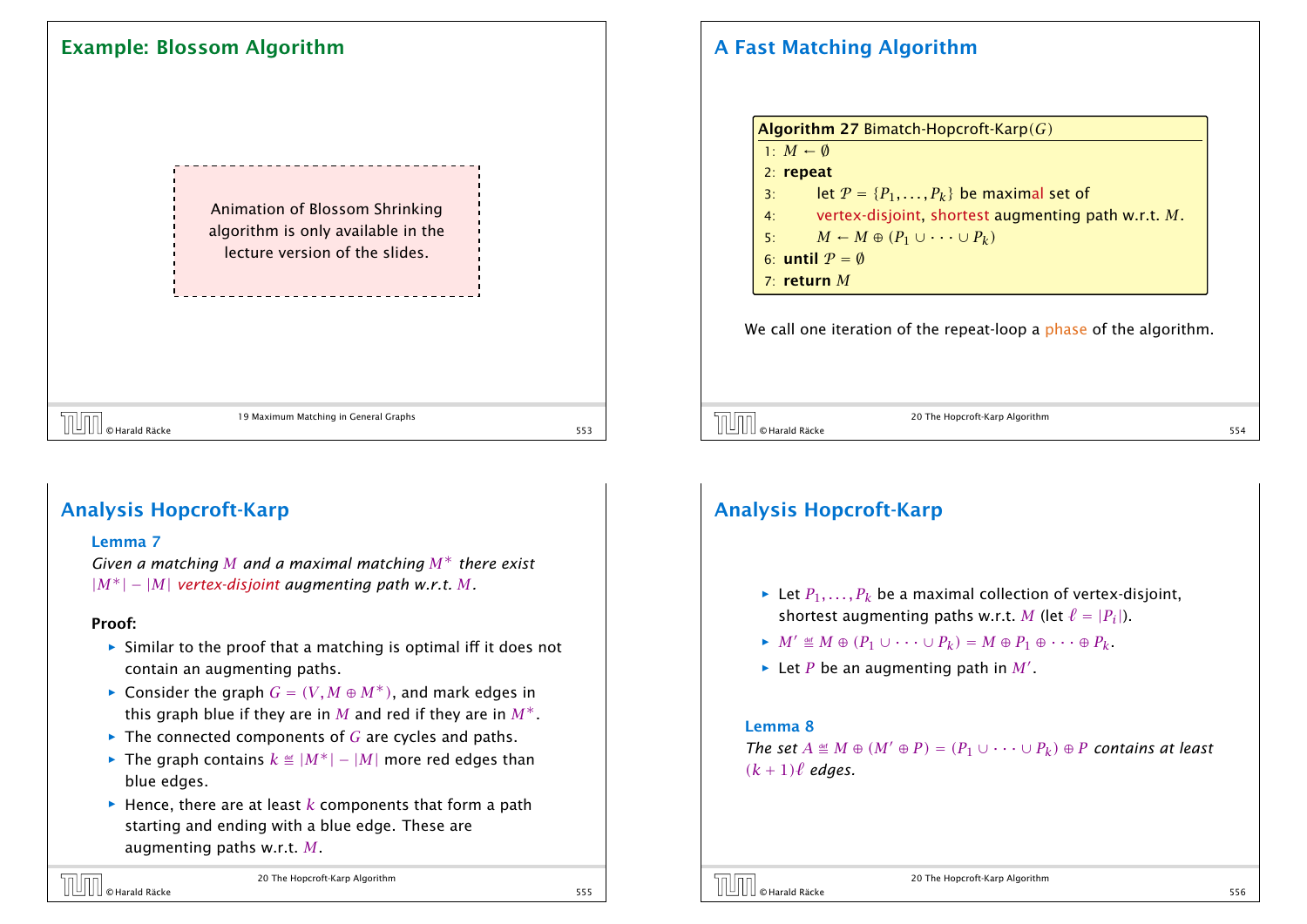## Analysis Hopcroft-Karp

#### Proof.

- **Follow** The set describes exactly the symmetric difference between matchings *M* and  $M' \oplus P$ .
- $\blacktriangleright$  Hence, the set contains at least  $k + 1$  vertex-disjoint augmenting paths w.r.t. M as  $|M'| = |M| + k + 1$ .
- $\blacktriangleright$  Each of these paths is of length at least  $\ell$ .

© Harald Räcke 557

20 The Hopcroft-Karp Algorithm

# Analysis Hopcroft-Karp

If the shortest augmenting path w.r.t. a matching M has  $\ell$  edges then the cardinality of the maximum matching is of size at most  $|M| + \frac{|V|}{\ell+1}.$ 

### Proof.

The symmetric difference between *M* and *M*∗ contains |*M*∗| − |*M*| vertex-disjoint augmenting paths. Each of these paths contains at least  $\ell + 1$  vertices. Hence, there can be at most  $\frac{|V|}{\ell+1}$  of them.

# Analysis Hopcroft-Karp

### Lemma 9

*P* is of length at least  $\ell + 1$ . This shows that the length of a *shortest augmenting path increases between two phases of the Hopcroft-Karp algorithm.*

#### Proof.

- $\blacktriangleright$  If *P* does not intersect any of the  $P_1, \ldots, P_k$ , this follows from the maximality of the set  $\{P_1, \ldots, P_k\}$ .
- $\triangleright$  Otherwise, at least one edge from *P* coincides with an edge from paths  $\{P_1, \ldots, P_k\}$ .
- **►** This edge is not contained in *A*.
- $\blacktriangleright$  Hence,  $|A| \leq k\ell + |P| 1$ .
- $\blacktriangleright$  The lower bound on |*A*| gives  $(k + 1)\ell \le |A| \le k\ell + |P| 1$ , and hence  $|P| \ge \ell + 1$ .

| <b>TUTT</b> © Harald Räcke | 20 The Hopcroft-Karp Algorithm |  |
|----------------------------|--------------------------------|--|
|                            |                                |  |

# Analysis Hopcroft-Karp

#### Lemma 10

The Hopcroft-Karp algorithm requires at most  $2\sqrt{|V|}$  phases.

#### Proof.

- $\blacktriangleright$  After iteration  $\lfloor \sqrt{|V|} \rfloor$  the length of a shortest augmenting path must be at least  $\lfloor \sqrt{|V|} \rfloor + 1 \ge \sqrt{|V|}$ .
- $\blacktriangleright$  Hence, there can be at most  $|V|/(\sqrt{|V|} + 1) \le \sqrt{|V|}$ additional augmentations.